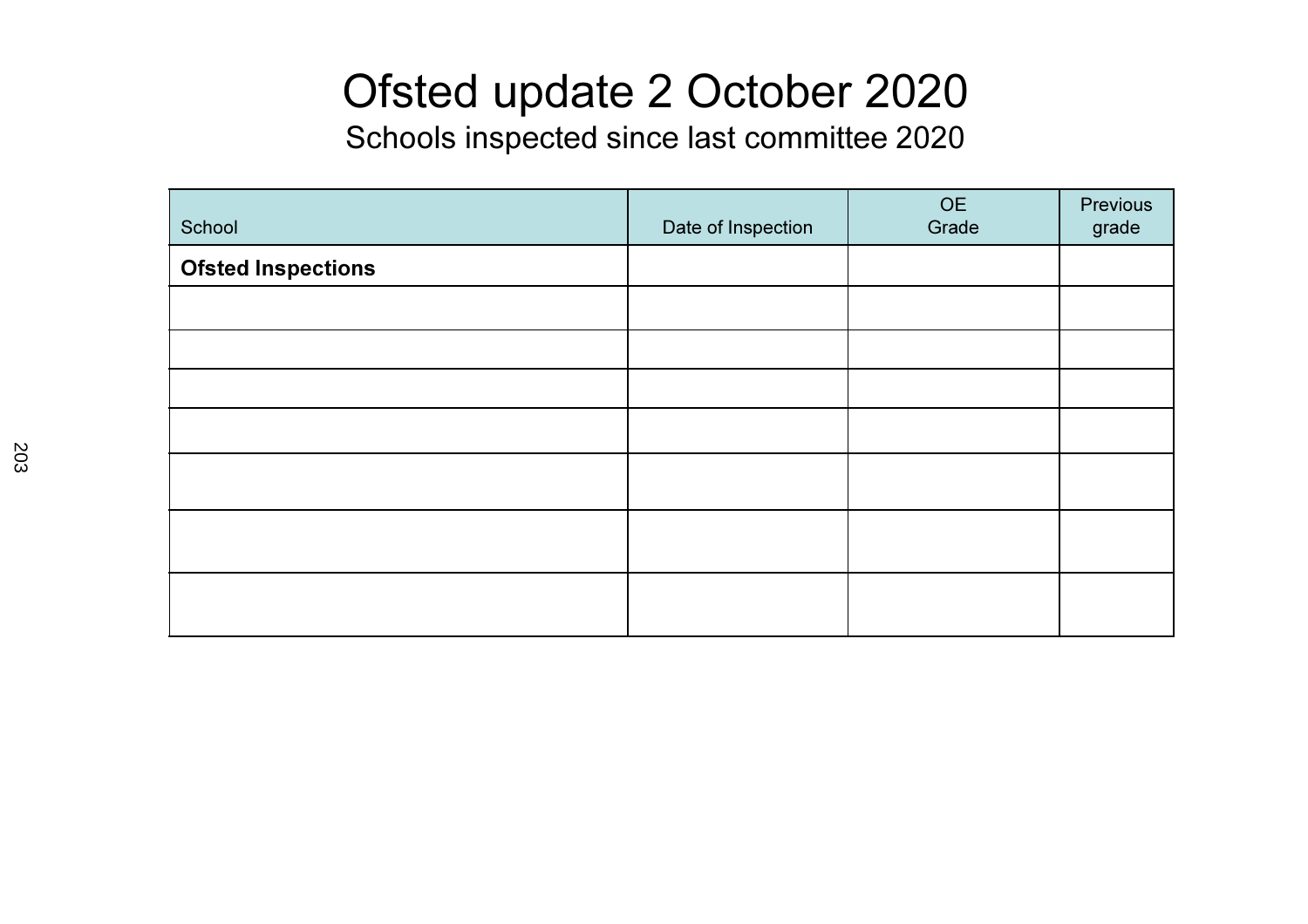## Snapshot from October 2020

|                                         | $%$ of<br>schools<br>judged to be judged to be<br>Good &<br><b>Outstanding Outstanding</b> | <b>National %</b><br>schools<br>Good & | % Pupils in<br>a Good or<br>School | $%$ of<br>schools<br>Outstanding judged to be<br>Outstanding | <b>National %</b><br>Schools judged<br>to be<br>Outstanding |
|-----------------------------------------|--------------------------------------------------------------------------------------------|----------------------------------------|------------------------------------|--------------------------------------------------------------|-------------------------------------------------------------|
| <b>Primary</b>                          | 88.5                                                                                       | 87.7                                   | 89.1                               | 11.5                                                         | 16.6                                                        |
| <b>Secondary</b>                        | 100                                                                                        | 76.1                                   | 100                                | $\Omega$                                                     | 20.4                                                        |
| <b>Special</b>                          | 66.7                                                                                       | 90.4                                   | 89.5                               | 66.7                                                         | 38.3                                                        |
| <b>Colleges</b>                         | 100                                                                                        |                                        |                                    |                                                              |                                                             |
| <b>PRUs</b>                             | 100                                                                                        | 84.6                                   | 100                                | $\Omega$                                                     | 18.4                                                        |
| <b>All Schools</b><br>(not<br>colleges) | 89.7                                                                                       | 86.2                                   | 93.5                               | 14.7                                                         | 19.0                                                        |

2National figures as at end of August 2020 Ofsted Monthly Management data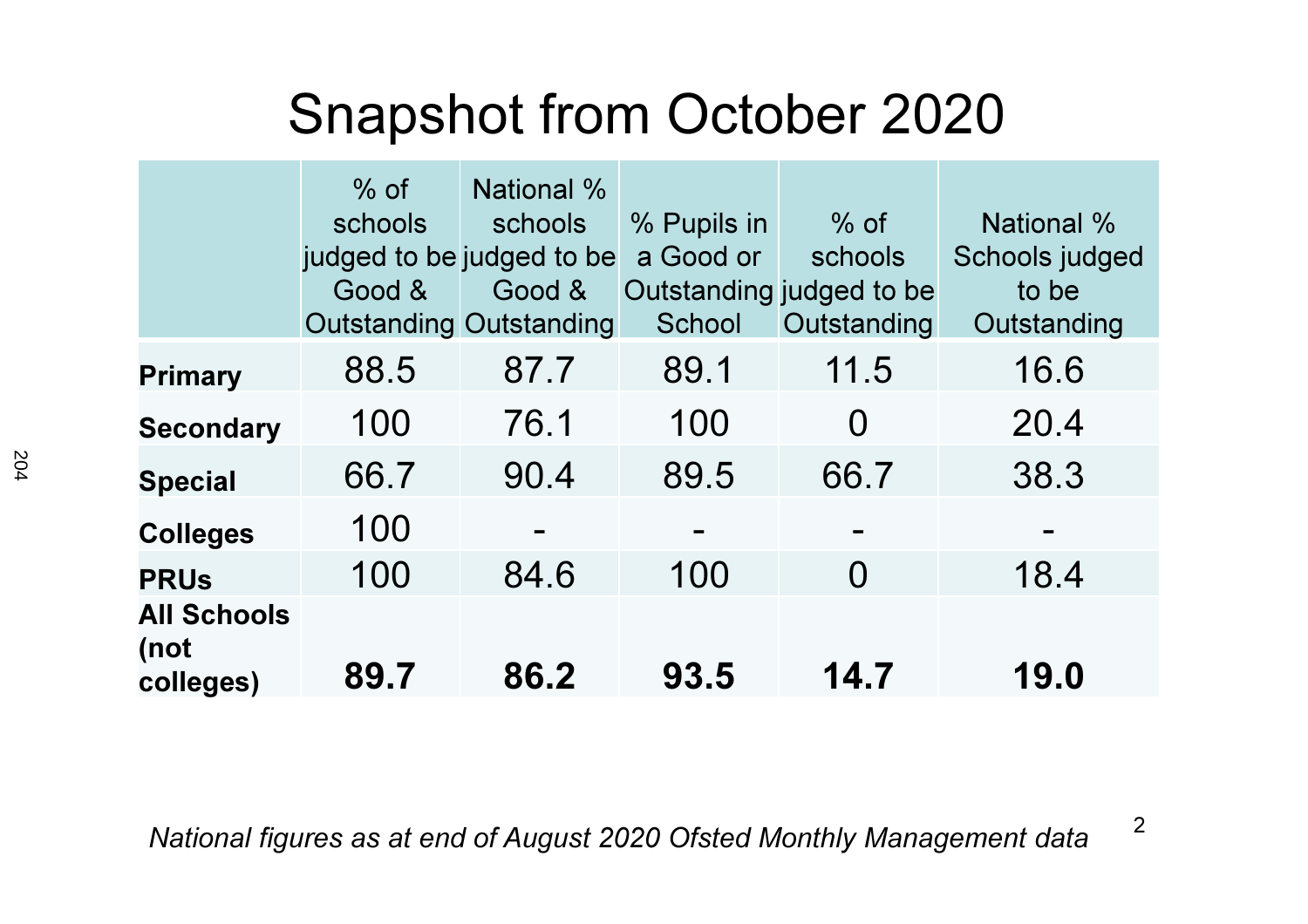## Overview of School Ofsted Outcomes

| As at end<br>July                     | Outstanding | Good  | <b>Requires</b><br>improvement | Inadequate |
|---------------------------------------|-------------|-------|--------------------------------|------------|
| Brighton & Hove:<br>% Schools         | 14.7%       | 75%   | 8.8%                           | 1.5%       |
| Brighton & Hove:<br>Number of schools | 10          | 51    | 6                              | 1          |
| National:<br>% schools                | 19.0%       | 67.2% | 10.1%                          | 3.7%       |

The pupil referral units are now one establishment: The Central Hub Brighton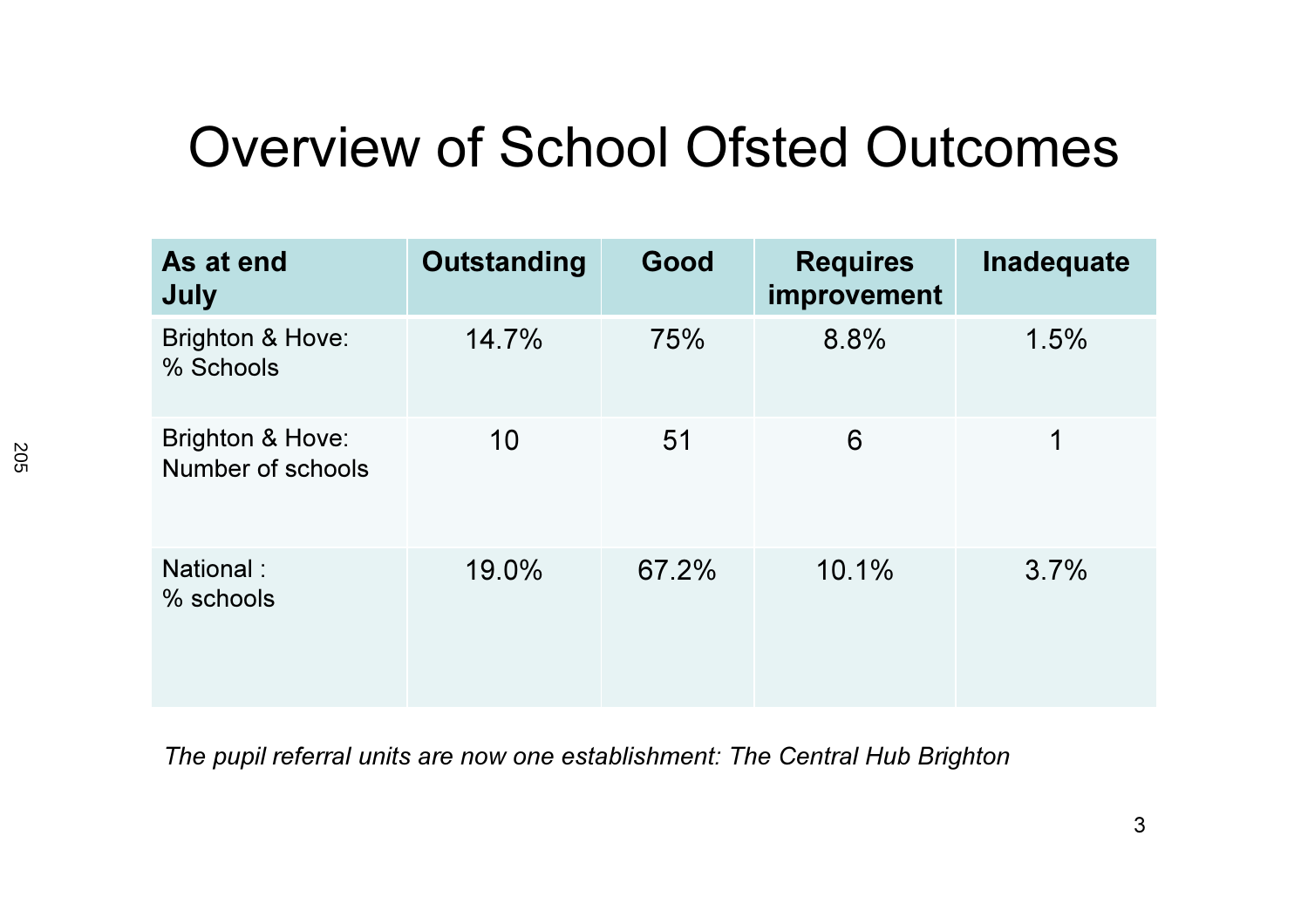# Ofsted Interim visits

 Currently education inspection by Ofsted is suspended. However this Autumn Term Ofsted are completing interim visits:

Further information re Ofsted Interim Visits can be found at Ofsted Vimeo and the Ofsted page on interim visits

#### Ofsted state:

"These interim visits are to reassure and inform parents, government and the public about how schools are managing the return to full education for all pupils.

Interim visits will help parents and the public to understand how individual schools are returning to the school's normal curriculum. We will not be evaluating what leaders did during the spring and summer term 2020, when schools were not open to all pupils, but we may need to understand the broad context of its impact on the school.

The lead Her Majesty's Inspector (HMI) will write a short letter after each interim visit. The letter will summarise briefly the discussions inspectors had with leaders. This is to provide parents with information about what leaders are doing to help pupils back into full-time education. Letters will not provide any evaluation or graded judgement. They will be published on our reports website.We will also use our findings from the visits to report to the Secretary of State and the public on the picture across schools in England."

The following schools received a visit:

1st October 2020 - St Joseph's Catholic Primary School20th October 2020 – Moulsecoomb Primary School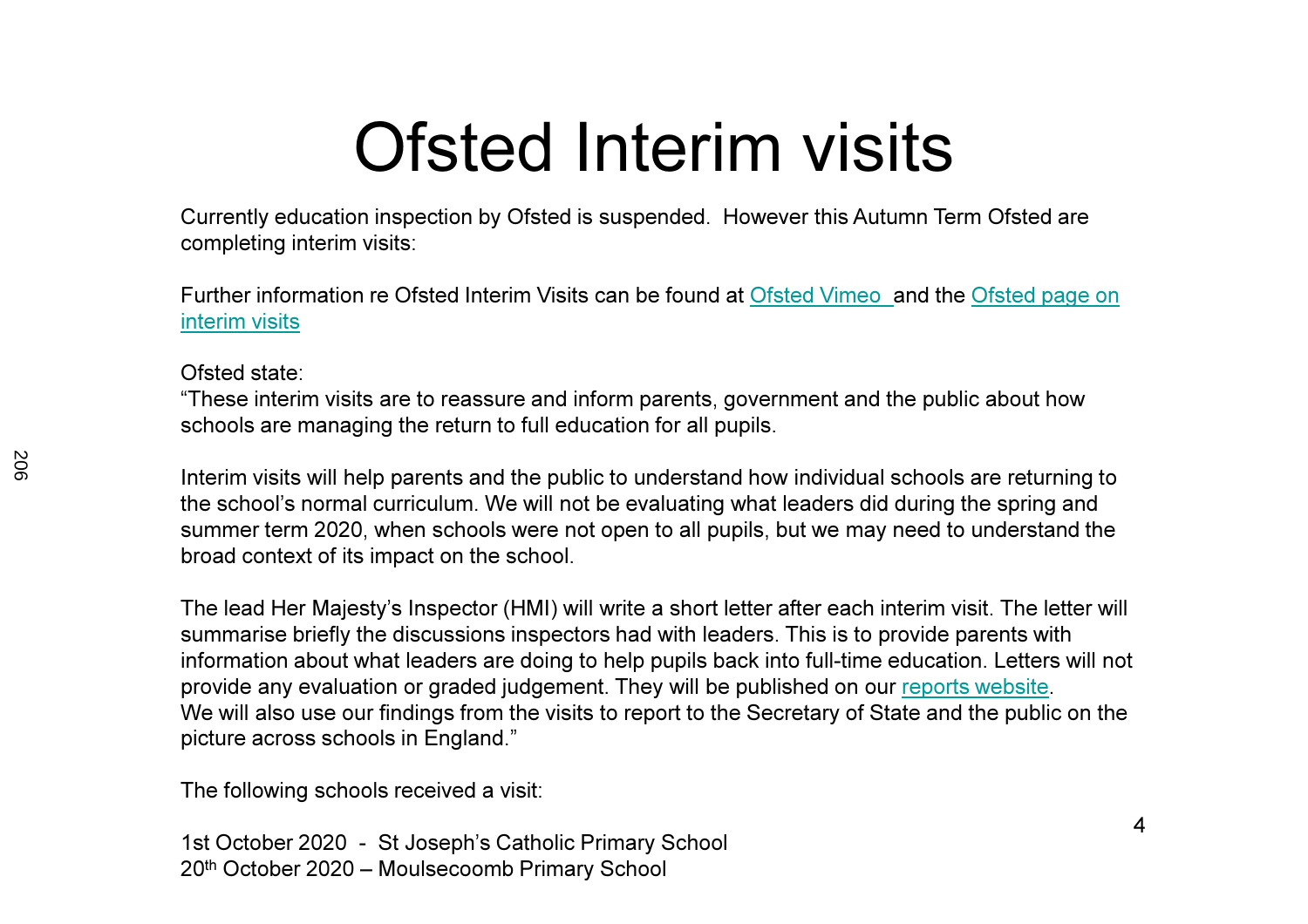### Overview of Early Years Ofsted inspections

- 98% of childcare providers on the Early Years Register in Brighton & Hove were judged good or outstanding (March 2020). This is above the figure of 96% in England.
- $\bullet$  A high percentage of settings are judged as outstanding in Brighton & Hove, above national and local outcomes:
	- -26% (B&H), 21% (SE) and 19% (England).
- • All Ofsted inspections of early years providers were suspended in March 2020 due to Covid 19